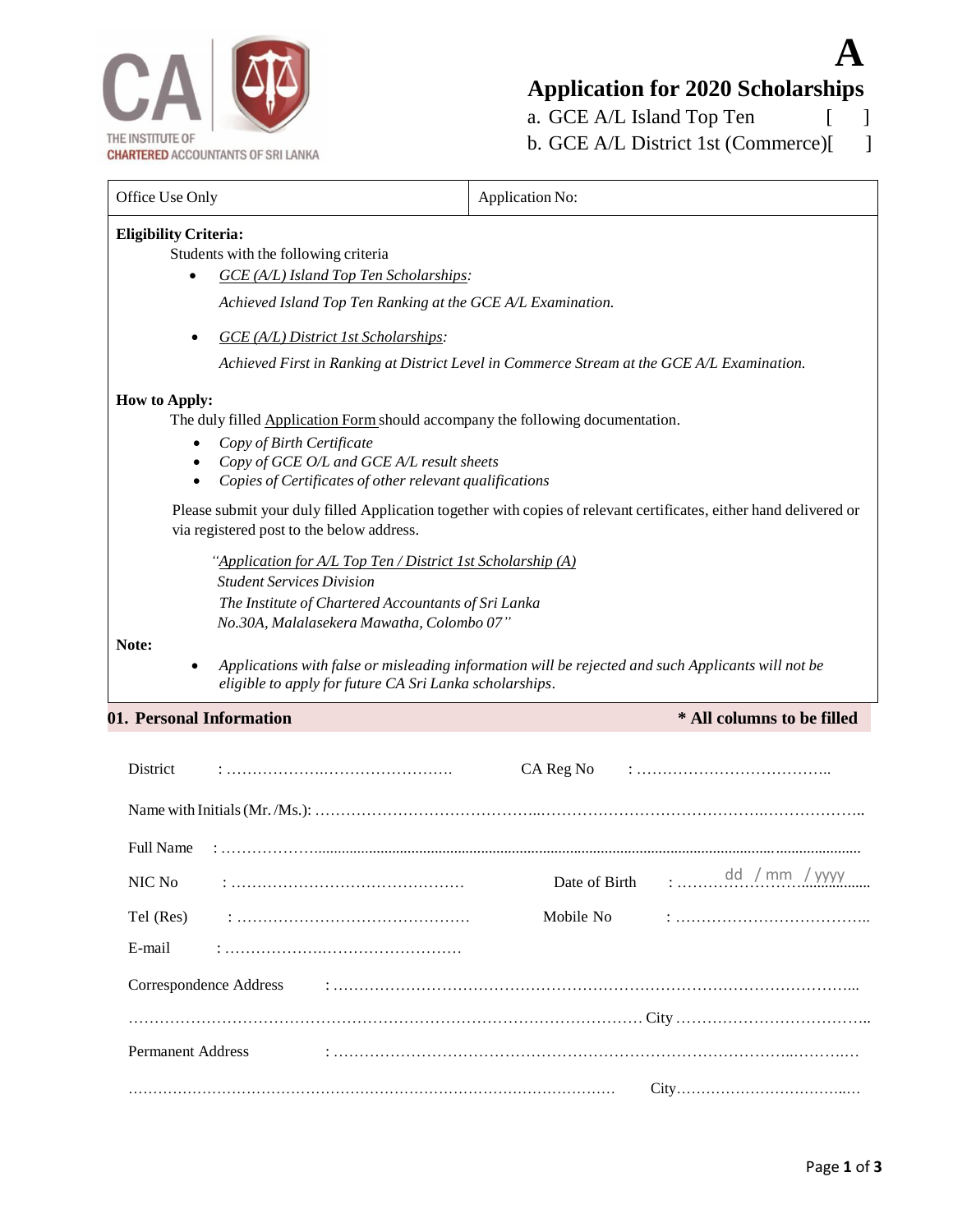# **2. Educational Qualifications**

|                  | <b>GCE (Ordinary Level)</b> Examination Results |  |
|------------------|-------------------------------------------------|--|
| Schools Attended |                                                 |  |

:..................................................................................................Period:.......................................

#### Summary of GCE O/L Results.

| Grading | <b>Count of Grades</b> | Subject           | <b>Obtained Grade</b> |
|---------|------------------------|-------------------|-----------------------|
| A       |                        | $\bullet$ English |                       |
| B       |                        | $\bullet$ Maths   |                       |
|         |                        |                   |                       |
| F       |                        |                   |                       |

# GCE (Advance Level) Examination Results Year: …………………… Index No: …………………………………………

School Attended: ............................................................................................................ ....................................................

| Stream: Commerce () Science () Maths () Arts () |                     |                       |  |  |  |
|-------------------------------------------------|---------------------|-----------------------|--|--|--|
|                                                 | Subject             | <b>Obtained Grade</b> |  |  |  |
|                                                 |                     |                       |  |  |  |
|                                                 |                     |                       |  |  |  |
|                                                 |                     |                       |  |  |  |
|                                                 | General English     |                       |  |  |  |
|                                                 | Common General Test |                       |  |  |  |
| Z Score:                                        | District Rank:      | Island Rank:          |  |  |  |

#### **Other Professional Qualifications**

(Indicate the level of completion)

|--|--|--|

#### **Have you been offered a scholarship by CA Sri Lanka before?**

If so, please indicate details

| Scholarship Type                                        | Year Offered | Year Ended |
|---------------------------------------------------------|--------------|------------|
| L.A. Weerasinghe Memorial Scholarship                   |              |            |
| Business Level Trainee Scholarship                      |              |            |
| $A/L$ (Top 10 or District 1 <sup>st</sup> ) Scholarship |              |            |
| Members' Scholarship                                    |              |            |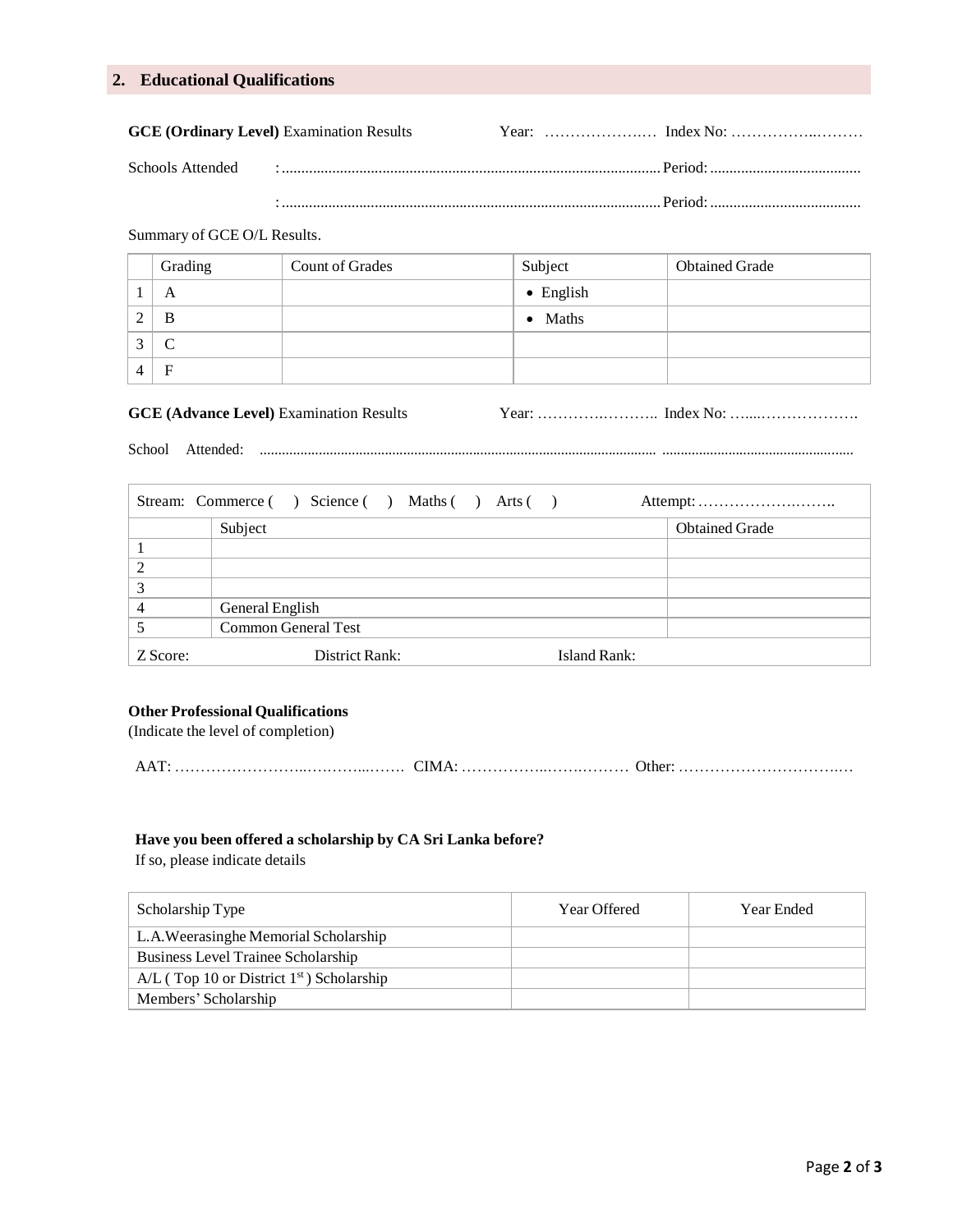### **Performance at CA Sri Lanka Examinations**

|                             | Year/Month | Index<br>N <sub>o</sub> | <b>Transitional Subject</b> |              |                        | Mark | Prize |  |
|-----------------------------|------------|-------------------------|-----------------------------|--------------|------------------------|------|-------|--|
| Level                       |            |                         | Old Syllabus                |              | New Syllabus           |      |       |  |
|                             |            |                         | KE1 (FARF)                  | $\checkmark$ | <b>BL 1 (FA)</b>       |      |       |  |
| <b>Business</b>             |            |                         | KE 2 (MAI)                  |              | BL 2 (BMS)             |      |       |  |
| Level 1                     |            |                         | <b>KE 3 (FT)</b>            |              | <b>BL 3 (BL)</b>       |      |       |  |
|                             |            |                         | KE 5 (CIM)                  |              | BL 4(BEE)              |      |       |  |
|                             |            |                         |                             |              | CS 1(BC 1)             |      |       |  |
|                             |            |                         | KE 4 (PAE)                  |              | BL 5 (ABPD)            |      |       |  |
|                             |            |                         | KE 2 (MAI)                  |              | <b>BL 6 (MA)</b>       |      |       |  |
| <b>Business</b><br>Level 11 |            |                         | $KE3$ ( $FL$ )              |              | <b>BL 7 (BT)</b>       |      |       |  |
|                             |            |                         | KE 5 (CIM)                  |              | BL 8 (DBS)             |      |       |  |
|                             |            |                         | SE <sub>1</sub>             |              | CS 2 (English)         |      |       |  |
|                             |            |                         | SE <sub>2</sub>             |              | IT <sub>1</sub>        |      |       |  |
|                             |            |                         | BAEA(KB 4)                  |              | CL 1 (AAA)             |      |       |  |
| Corporate<br>Level          |            |                         | BFR (KB1)                   |              | CL 2 (FRG)             |      |       |  |
|                             |            |                         | BMA (KB2)                   |              | CL 3 (AMA)             |      |       |  |
|                             |            |                         | BTL (KB 3)                  |              | CL 4 (CL)              |      |       |  |
|                             |            |                         | BVC (KB 5)                  |              |                        |      |       |  |
|                             |            |                         | SB <sub>1</sub>             |              | CS 3 (English)         |      |       |  |
|                             |            |                         | SB 2 (IT)                   |              | CS 3 (IT)              |      |       |  |
|                             |            |                         | CFR (KC 1)                  |              | SL <sub>1</sub> (ABA)  |      |       |  |
|                             |            |                         | CFRM (KC 2)                 |              | SL <sub>2</sub> (CFRM) |      |       |  |
|                             |            |                         | $CT$ (KC 3)                 |              | SL 3 (CT)              |      |       |  |
| Strategic<br>Level          |            |                         | CGAE (KC4)                  |              |                        |      |       |  |
|                             |            |                         | CSCI (KC 5)                 |              | SL 4 (SML)             |      |       |  |
|                             |            |                         | SC <sub>1</sub>             |              | CS 4 (English)         |      |       |  |
|                             |            |                         | $SC2$ (IT)                  |              | CS 4 (IT)              |      |       |  |